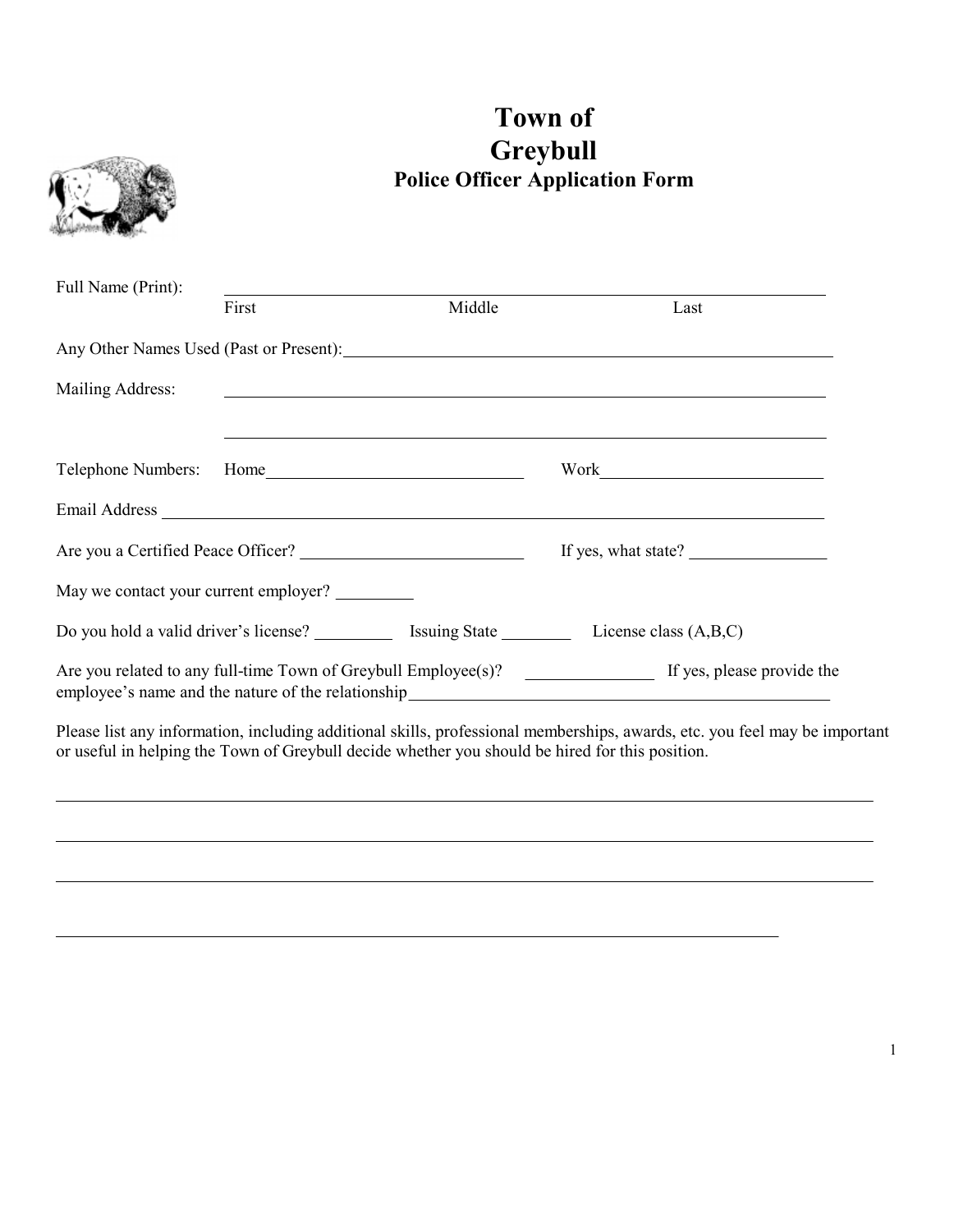# **RELEASE AUTHORIZATION**

#### **Please read the following information carefully before signing.**

I certify that all information provided in this application is true and complete. I understand misrepresentation or omission of facts called for during the application or selection process may disqualify me from further consideration and may be cause for dismissal.

I understand that the Town of Greybull may conduct a background investigation which may include information as to my character, reputation, personal characteristics and mode of living obtained from interviews with neighbors, friends, former employers, schools, and others. I understand I have a right to make a written request within a reasonable time for the disclosure of the name and address of any consumer reporting agency which may be utilized in the background investigation so I may obtain a complete disclosure of the nature and scope of the investigation.

I authorize the investigation of any or all statements contained in this application and also authorize any person, school, current employer (except as previously noted), past employers and organizations named in this application to provide relevant information and opinions that may be useful in making a hiring decision. I release such persons and organizations from any legal liability in making such statements.

I understand that if I am extended an offer of employment it may be conditioned upon my successfully passing a complete pre-employment physical examination. I consent to the release of any or all medical information as may be deemed necessary to judge my capability to do the work for which I am applying.

I understand that I may be required to successfully pass drug and alcohol screening examinations. I hereby consent to a pre- and/or post-employment drug and alcohol screens as a condition of employment, if required.

I have read, understand, and by my signature consent to these statements. I authorize investigation of all information contained in this application.

#### **Applicant's Signature Date**

**Fax 307-765-2384**

|                                                          | - APPLICATION IS NOT VALID WITHOUT APPLICANT'S ORIGINAL SIGNATURE                                                                                                                                                                                                                                                                                                   |
|----------------------------------------------------------|---------------------------------------------------------------------------------------------------------------------------------------------------------------------------------------------------------------------------------------------------------------------------------------------------------------------------------------------------------------------|
|                                                          | - SUBMIT THE COMPLETED PERSONAL HISTORY STATEMENT WITH THE APPLICATION                                                                                                                                                                                                                                                                                              |
|                                                          | - APPLICANTS MUST ATTACH THE FOLLOWING DOCUMENTATION:<br>* Copy of Birth Certificate<br>* Copy of Current Valid Driver's License and 10 year driving record<br>* Copy of Social Security Card<br>* Copies of High School and Other Diplomas<br>* Copy of Military Records<br>* One Page Synopsis Outlining Your Reasons for Wanting to Be a Greybull Police Officer |
| Submit to:<br><b>Chief of Police</b>                     |                                                                                                                                                                                                                                                                                                                                                                     |
| P.O. Box 271<br>Greybull, WY 82426<br>Phone 307-765-2308 |                                                                                                                                                                                                                                                                                                                                                                     |

2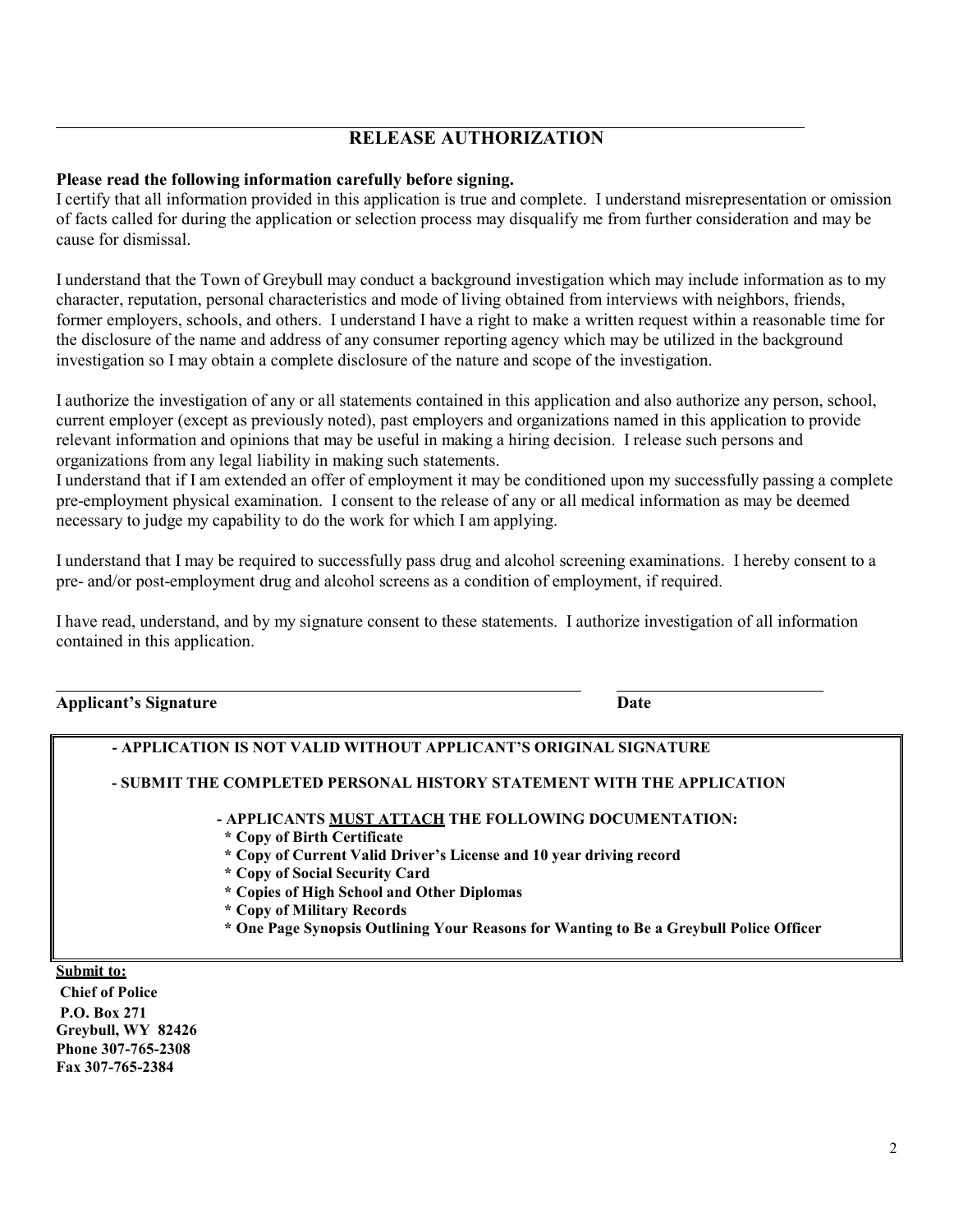# **PERSONAL HISTORY STATEMENT APPLICANT INSTRUCTIONS**

The information you provide in this personal history statement will be used in the investigation into your background to assist in determining your suitability for the position of the Greybull Police Department. Please complete the questionnaire completely and accurately. Completion of this form is mandatory for all applicants. The form must be received by the application deadline.

All information contained in the personal history statement is subject to verification. Deliberate inaccuracies or incomplete statements may bar or remove you from employment consideration. All time periods in your background must be accounted for.

It is to your advantage that you respond openly and completely. Any negative factors in your background will be evaluated in terms of the circumstances and facts surrounding its occurrence and its degree of relevance to the job. For example, being fired from a job or having an arrest record is not in and of itself grounds for disqualification. During the background investigation, the investigator will inquire into the facts surrounding such an occurrence. A complete evaluation will then be made of the relevance of these facts to the requirements of the job.

Deliberate omissions or deliberate misstatements and misrepresentations of required information are grounds for rejection. Failure to properly complete this document may also result in rejection of your application.

If a question does not apply to you, write n/a (not applicable) in the space provided for the answer. Do not leave any space blank. If you need more space to respond to a question, please use additional pages and identify the additional information by including the question.

# **All applicants are required to submit the following information with their application form and personal history statement:**

- **\* Copy of Birth Certificate**
- **\* Copy of Current Valid Driver's License and 10 year Driving Record**
- **\* Copy of Social Security Card**
- **\* Copies of High School and Other Diplomas**
- **\* Copy of Military Records**
- **\* One Page Synopsis Outlining Your Reasons For Wanting to be a Greybull Police Officer**

Thank you for your interest in the Greybull Police Department. Submit all application information

to: Chief of Police Town of Greybull P.O. Box 271 24 South  $5<sup>th</sup>$  Street Greybull, Wyoming 82426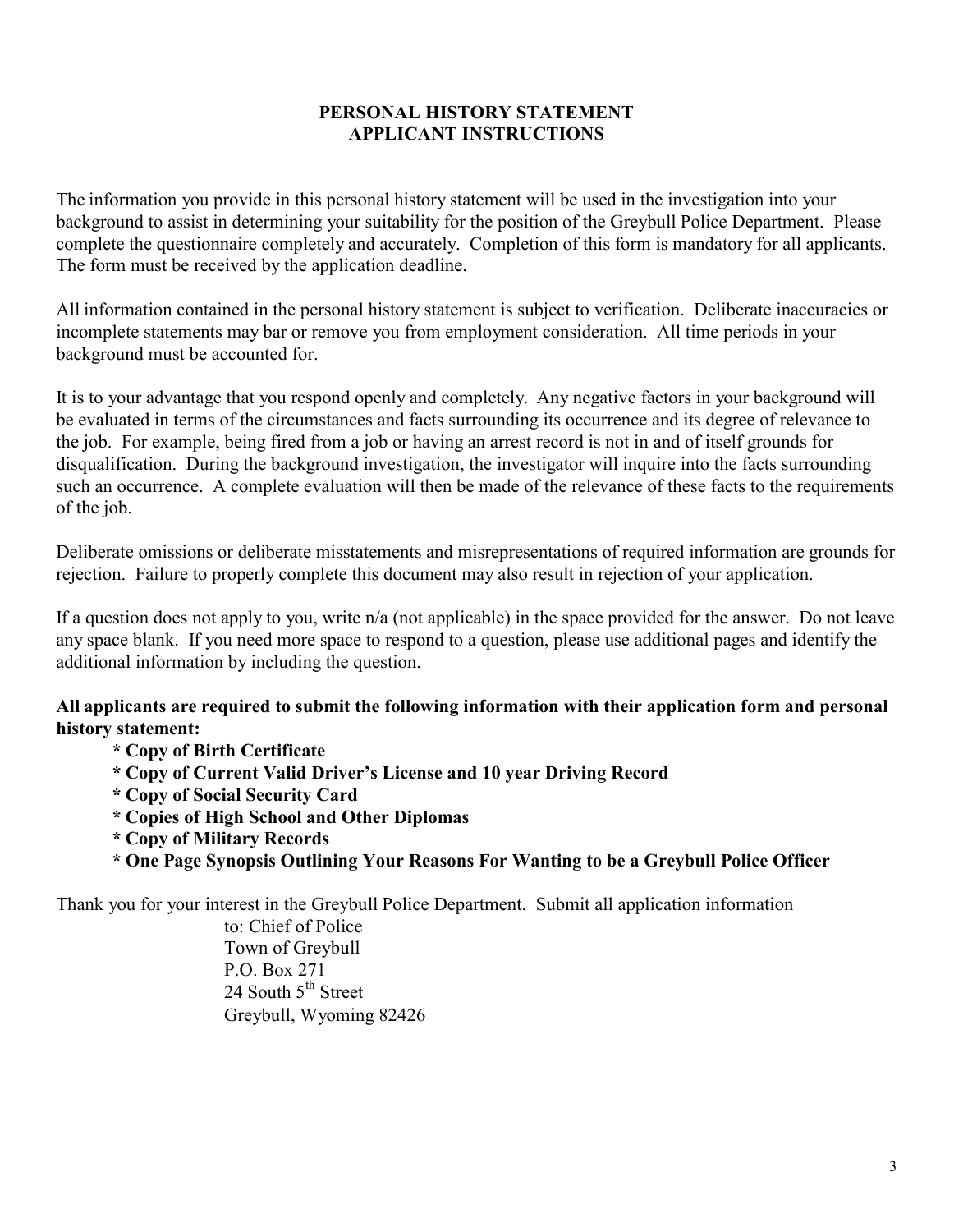# **\* POLICE DEPARTMENT PERSONAL HISTORY STATEMENT**

# *Please complete this form in ink, in your own handwriting.*

#### **PERSONAL:**

The following information is requested of you for verification and contact purposes. Please print or type. If additional space is needed, please attach a separate page, indicating the section being addressed.

| Full Name                                                                                                                                                                                                                      |       |       |                      |
|--------------------------------------------------------------------------------------------------------------------------------------------------------------------------------------------------------------------------------|-------|-------|----------------------|
| Last                                                                                                                                                                                                                           | First |       | Middle               |
|                                                                                                                                                                                                                                |       |       |                      |
| Number Street                                                                                                                                                                                                                  | City  | State | Zip Code             |
| Telephone Number(s) example and the state of the state of the state of the state of the state of the state of the state of the state of the state of the state of the state of the state of the state of the state of the stat |       |       | Hours to contact you |
|                                                                                                                                                                                                                                |       |       |                      |
|                                                                                                                                                                                                                                |       |       |                      |
| Height Weight Weight Hair Color Eye Color Gender General Haven Neight Neight Neight Neight Neight Neight Neight Neight Neight Neight Neight Neight Neight Neight Neight Neight Neight Neight Neight Neight Neight Neight Neigh |       |       |                      |
| Scars, tattoos or other identifying marks experience of the state of the state of the state of the state of the state of the state of the state of the state of the state of the state of the state of the state of the state  |       |       |                      |
| You must be a citizen of the United States or a permanent resident alien who is eligible for and has applied for citizenship.                                                                                                  |       |       |                      |
| Social Security Number <b>Example 2</b> In accordance with the Federal Privacy Act of 1974, disclosure is<br>voluntary. The SSN will be used for identification purposes to ensure that proper records are obtained.           |       |       |                      |
|                                                                                                                                                                                                                                |       |       |                      |

#### **RELATIVES, REFERENCES, ACQUAINTANCES:**

During the course of the background investigation, persons who know you will be asked to comment upon your suitability for the position of Peace Officer. Inquiries will be confined to job-related matters. Please provide the following information. If a category is not applicable, please write N/A.

| $\sim$ $\sim$<br>If Living, Name of Your: | <b>Current Address</b> | Telephone Number |
|-------------------------------------------|------------------------|------------------|
|                                           |                        |                  |
| Father:                                   |                        |                  |
|                                           |                        |                  |
| Mother:                                   |                        |                  |
|                                           |                        |                  |
| Father-in-Law:                            |                        |                  |
|                                           |                        |                  |
| Mother-in-Law:                            |                        |                  |
|                                           |                        |                  |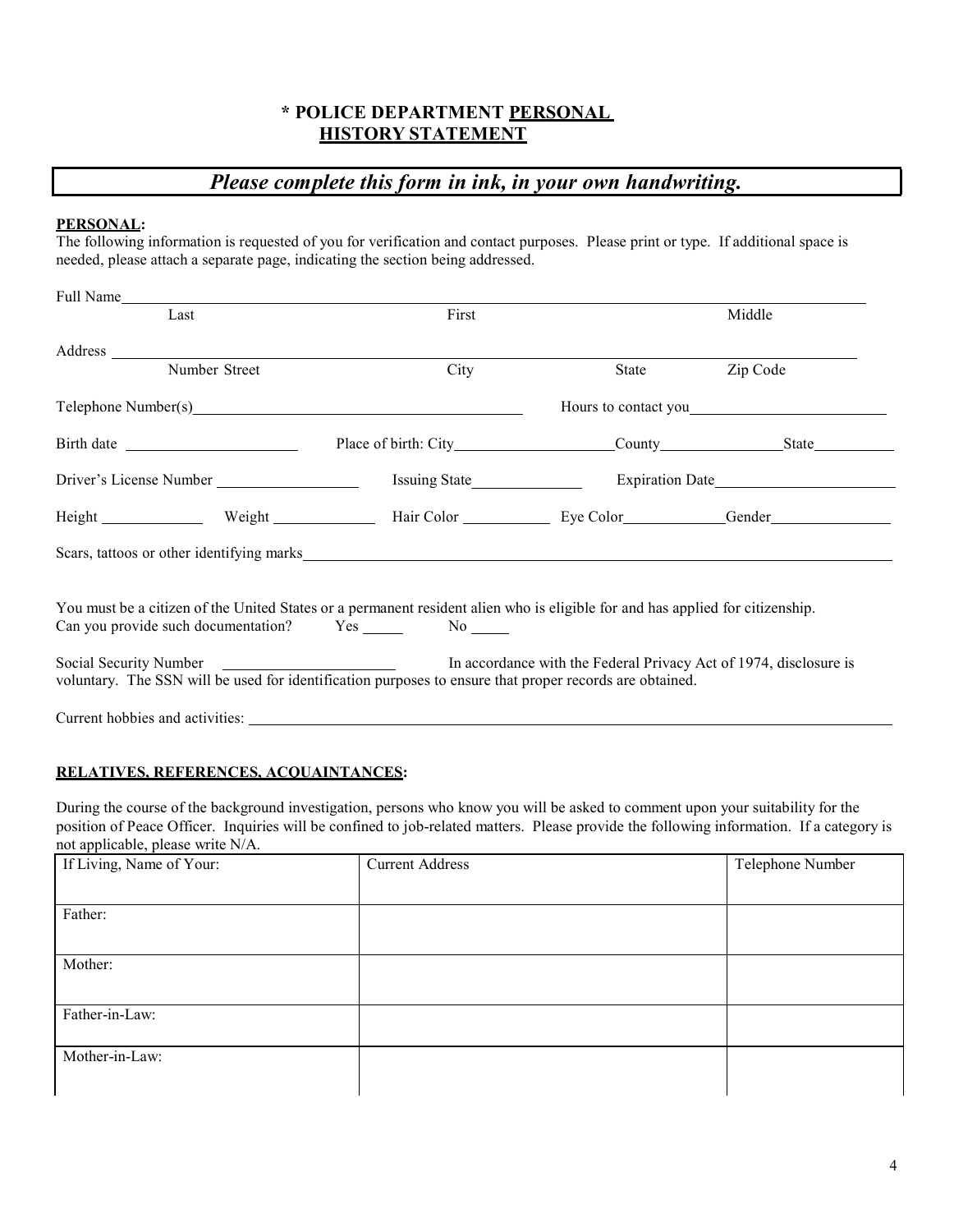| Spouse:         |  |
|-----------------|--|
|                 |  |
| Former Spouse:  |  |
|                 |  |
| Former Spouse:  |  |
|                 |  |
| Brother/Sister: |  |
|                 |  |
| Brother/Sister: |  |
|                 |  |
| Brother/Sister: |  |
| Brother/Sister: |  |
|                 |  |
| Step-Mother:    |  |
|                 |  |
| Step-Father:    |  |
|                 |  |
| Step-Siblings:  |  |
|                 |  |
|                 |  |
|                 |  |

### Please list other relatives with whom you have a close personal relationship (including children)

| Name | Relationship | $\sim$ $\sim$<br>$\overline{\phantom{a}}$<br><b>Current Address</b> | Telephone Number |
|------|--------------|---------------------------------------------------------------------|------------------|
|      |              |                                                                     |                  |
|      |              |                                                                     |                  |
|      |              |                                                                     |                  |
|      |              |                                                                     |                  |

Please list all individuals with whom you have resided during the last ten years (do not include information prior to your 15th birthday). Exclude family members.

| Name | <b>Current Address</b> | Telephone Number |
|------|------------------------|------------------|
|      |                        |                  |
|      |                        |                  |
|      |                        |                  |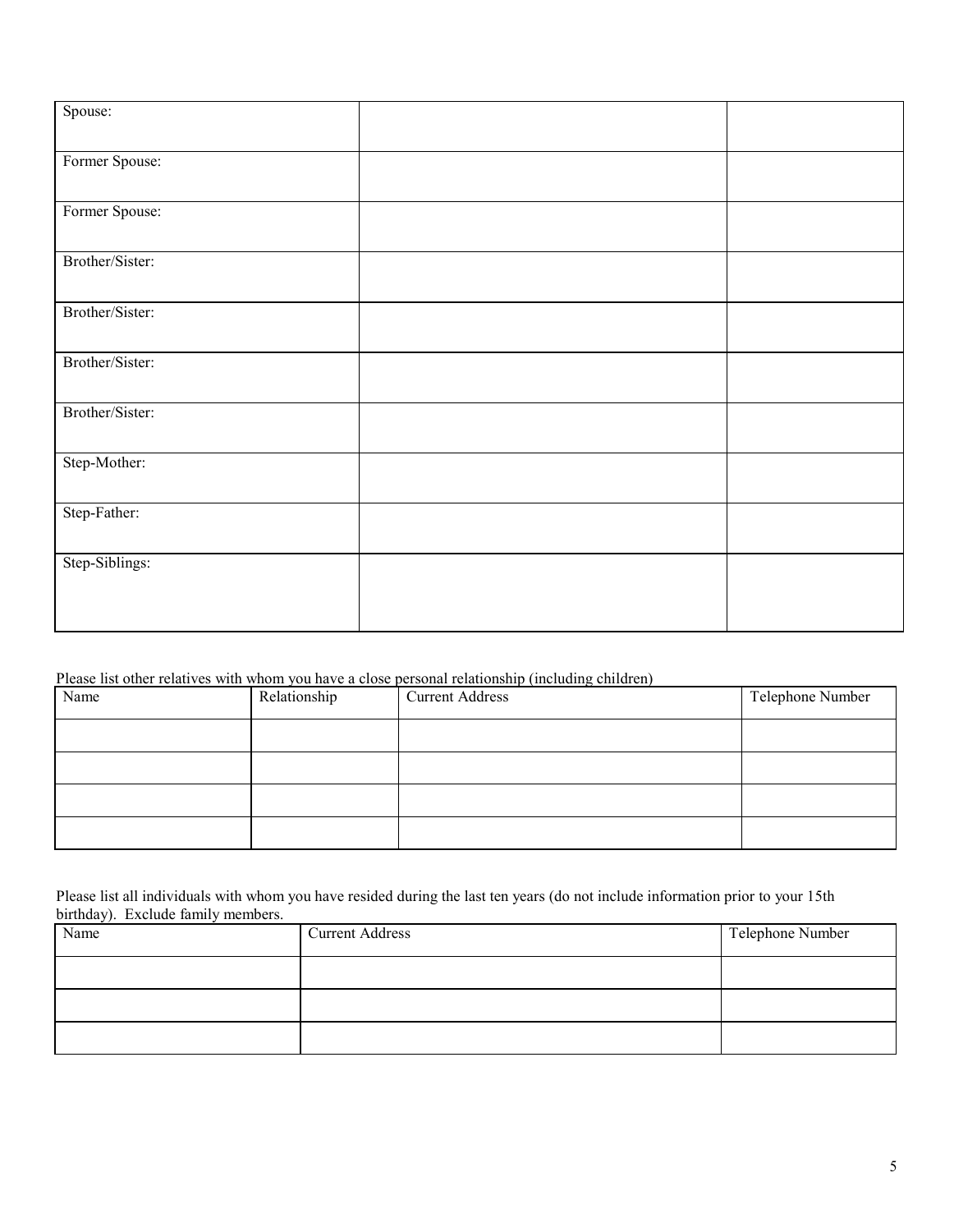Please list as references 3 individuals who have knowledge of you and your qualifications. Exclude relatives, former employers and friends.

| Name | <b>Current Address</b> | Telephone Number |
|------|------------------------|------------------|
|      |                        |                  |
|      |                        |                  |
|      |                        |                  |

Please list 3 individuals who are social acquaintances (i.e., person whom you have seen frequently during the past year) and who have knowledge of your qualifications. Exclude relatives and former employees.

| Name | <b>Current Address</b> | Telephone Number |
|------|------------------------|------------------|
|      |                        |                  |
|      |                        |                  |
|      |                        |                  |

#### **EDUCATION:**

The Peace Officers Standards and Training Commission requires a Peace Officer to possess a high school diploma or its equivalent.

I possess a high school diploma.

I passed the G.E.D. (General Education Development) test.

I possess other equivalent. Explain

I do not currently have a high school diploma or its equivalent, but will satisfy this requirement as follows: Date How?

Please indicate all schools you have attended, beginning with high school. During the background investigation, persons who have known you in a learning environment may be contacted and your school records may be reviewed.

| ັ<br>School Name | Location (City, State) | Dates Attended | School Reference | Degree/Diploma |
|------------------|------------------------|----------------|------------------|----------------|
|                  |                        |                |                  |                |
|                  |                        |                |                  |                |
|                  |                        |                |                  |                |
|                  |                        |                |                  |                |
|                  |                        |                |                  |                |

Were you ever expelled from any school?  $Yes \_$  No  $\_$ 

If yes, please explain (include school, date and circumstances).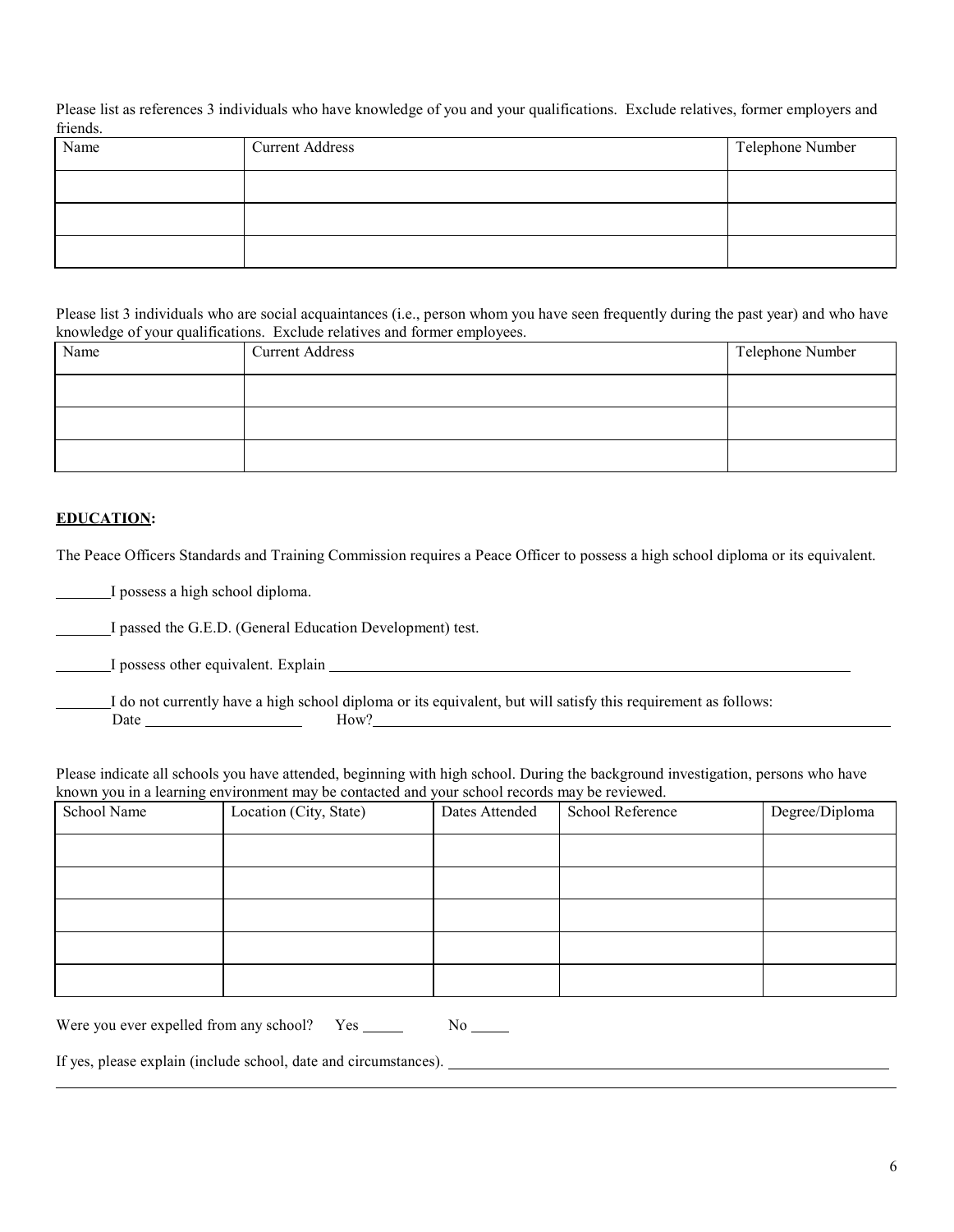Have you ever been placed on academic probation? Yes No

If yes, please explain (school, dates and circumstances).

Please list clubs, sports, leadership positions, community activities, awards, commendations or items of special recognition.

#### **RESIDENCES:**

Individuals who have become acquainted with you by reason of your locations are often helpful in providing useful information for the background investigation.

Please list all of your residences during the last 10 years, not including information prior to your 15th birthday. Begin with the most current residence first.

| Address of Residence | City, State, Zip Code | Dates Resided | If rental, name/address of rent collector |
|----------------------|-----------------------|---------------|-------------------------------------------|
|                      |                       |               |                                           |
|                      |                       |               |                                           |
|                      |                       |               |                                           |
|                      |                       |               |                                           |
|                      |                       |               |                                           |

#### **EXPERIENCE AND EMPLOYMENT:**

Beginning with your most current employment, please list all jobs (including part-time, temporary and voluntary), you have held **since the age of eighteen**. Indicate the nature of the position (full-time, part-time or voluntary). If you have had intervening periods of military service or unemployment, please list those periods in sequence. Attach additional paper if necessary.

| Employment<br>Dates | Employer's Name, Address &<br>Telephone Number | Position Held/<br>Supervisor's Name/Title | Rate of Pay | Reason for Leaving |
|---------------------|------------------------------------------------|-------------------------------------------|-------------|--------------------|
|                     |                                                |                                           |             |                    |
|                     |                                                |                                           |             |                    |
|                     |                                                |                                           |             |                    |
|                     |                                                |                                           |             |                    |
|                     |                                                |                                           |             |                    |
|                     |                                                |                                           |             |                    |
|                     |                                                |                                           |             |                    |
|                     |                                                |                                           |             |                    |
|                     |                                                |                                           |             |                    |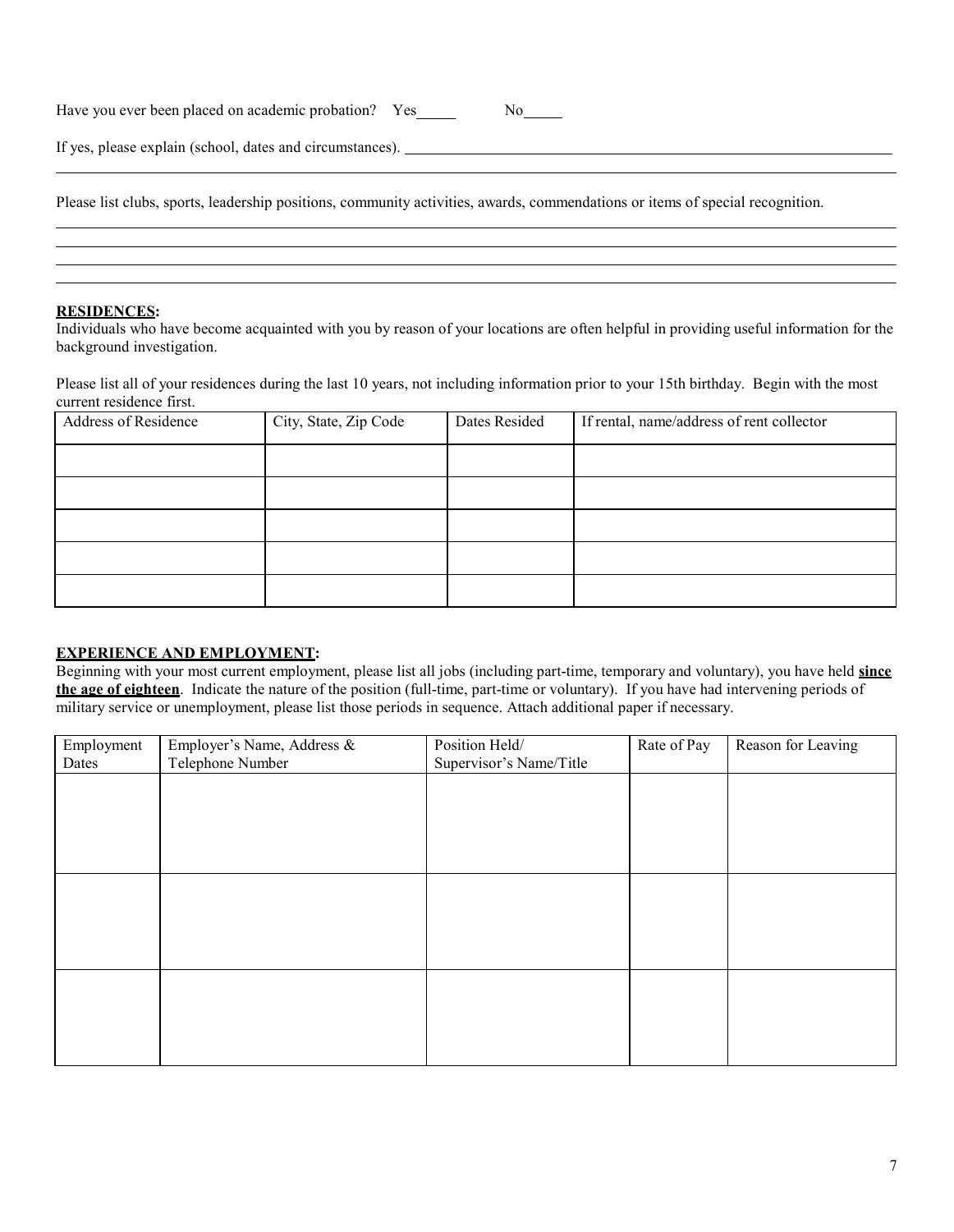| Employment<br>Dates      | Employer's Name, Address &<br>Telephone Number                                                                                                                                                                                                                                                                                                                                                                                                                                     | Position Held/<br>Supervisor's Name/Title | Rate of Pay                      | Reason for Leaving      |
|--------------------------|------------------------------------------------------------------------------------------------------------------------------------------------------------------------------------------------------------------------------------------------------------------------------------------------------------------------------------------------------------------------------------------------------------------------------------------------------------------------------------|-------------------------------------------|----------------------------------|-------------------------|
|                          |                                                                                                                                                                                                                                                                                                                                                                                                                                                                                    |                                           |                                  |                         |
|                          |                                                                                                                                                                                                                                                                                                                                                                                                                                                                                    |                                           |                                  |                         |
|                          |                                                                                                                                                                                                                                                                                                                                                                                                                                                                                    |                                           |                                  |                         |
|                          |                                                                                                                                                                                                                                                                                                                                                                                                                                                                                    |                                           |                                  |                         |
|                          |                                                                                                                                                                                                                                                                                                                                                                                                                                                                                    |                                           |                                  |                         |
|                          |                                                                                                                                                                                                                                                                                                                                                                                                                                                                                    |                                           |                                  |                         |
|                          |                                                                                                                                                                                                                                                                                                                                                                                                                                                                                    |                                           |                                  |                         |
|                          |                                                                                                                                                                                                                                                                                                                                                                                                                                                                                    |                                           |                                  |                         |
| pages if necessary):     | Have you ever quit a job rather than get fired? Yes<br>If yes, please explain in detail the circumstances surrounding your termination/request to leave or resignation in lieu of being fired.<br>Please include allegations made against you, dates, names, address and phone number of your employer, supervisor's name and all of<br>the facts. If you have been fired or requested to leave on more than one occasion, please list each incident separately (attach additional | No.                                       |                                  |                         |
|                          |                                                                                                                                                                                                                                                                                                                                                                                                                                                                                    |                                           |                                  |                         |
|                          |                                                                                                                                                                                                                                                                                                                                                                                                                                                                                    |                                           |                                  |                         |
|                          |                                                                                                                                                                                                                                                                                                                                                                                                                                                                                    |                                           |                                  |                         |
|                          | May we contact your present employer during the course of a background investigation? Yes _____<br>If $\underline{\text{no}}$ , when should such contact be made?                                                                                                                                                                                                                                                                                                                  |                                           |                                  | $No$ <sub>_______</sub> |
|                          |                                                                                                                                                                                                                                                                                                                                                                                                                                                                                    |                                           |                                  |                         |
| <b>MILITARY SERVICE:</b> |                                                                                                                                                                                                                                                                                                                                                                                                                                                                                    |                                           |                                  |                         |
|                          | Have you ever served in the armed forces, National Guard or military reserves? Yes                                                                                                                                                                                                                                                                                                                                                                                                 |                                           |                                  |                         |
|                          | If yes, please provide the following information:<br>Branch of Service Service Service #                                                                                                                                                                                                                                                                                                                                                                                           |                                           | Service Dates _______ to _______ |                         |
|                          | <u> 1989 - Johann Stoff, deutscher Stoff, der Stoff, der Stoff, der Stoff, der Stoff, der Stoff, der Stoff, der S</u>                                                                                                                                                                                                                                                                                                                                                              |                                           |                                  |                         |
|                          | ,我们也不会有什么。""我们的人,我们也不会有什么?""我们的人,我们也不会有什么?""我们的人,我们也不会有什么?""我们的人,我们也不会有什么?""我们的人                                                                                                                                                                                                                                                                                                                                                                                                   |                                           |                                  |                         |
|                          | Please list current and past draft classifications in chronological order beginning with the most current classification.                                                                                                                                                                                                                                                                                                                                                          |                                           |                                  |                         |
|                          |                                                                                                                                                                                                                                                                                                                                                                                                                                                                                    |                                           |                                  |                         |

Are you currently a member of a U.S. Reserve or National or State Guard Organization? Yes No No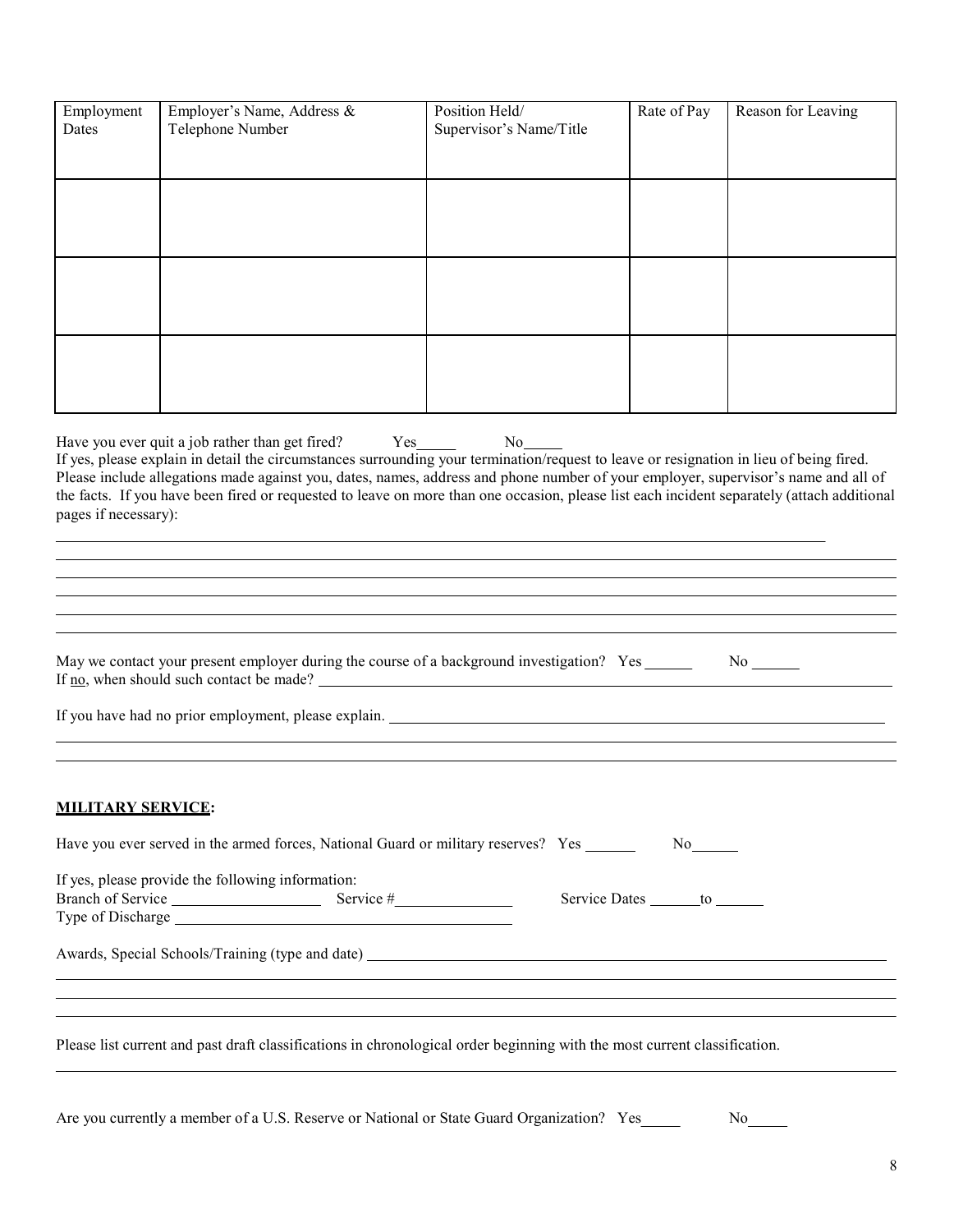| Branch of Service   | Active | Inactive                           | Standby |
|---------------------|--------|------------------------------------|---------|
| Grade & Service $#$ |        | Organization/State/Unit & Location |         |

|           |     | Have you ever been the subject of any judicial or non-judicial disciplinary action while in the military, National Guard or military |  |  |  |  |
|-----------|-----|--------------------------------------------------------------------------------------------------------------------------------------|--|--|--|--|
| reserves? | Yes |                                                                                                                                      |  |  |  |  |

If yes, please give details, including branch of service, date, location and circumstances.

Past commanding officers or military acquaintances are potential sources of relevant information pertaining to your background. Please list three individuals who know you well enough to provide accurate information about you.

| Name | $\sim$ $\sim$<br>Address | Telephone Number | Years Acquainted |
|------|--------------------------|------------------|------------------|
|      |                          |                  |                  |
|      |                          |                  |                  |
|      |                          |                  |                  |

#### **FINANCIAL**:

This section will be used to evaluate the behavior exhibited by you in meeting your financial obligations. Please be complete and accurate.

| Name of Firm                         | Address                                                                        | Telephone Number                                                                                                                                             | <b>Account Number</b> |
|--------------------------------------|--------------------------------------------------------------------------------|--------------------------------------------------------------------------------------------------------------------------------------------------------------|-----------------------|
|                                      |                                                                                |                                                                                                                                                              |                       |
|                                      |                                                                                |                                                                                                                                                              |                       |
|                                      |                                                                                |                                                                                                                                                              |                       |
|                                      |                                                                                |                                                                                                                                                              |                       |
|                                      |                                                                                |                                                                                                                                                              |                       |
|                                      |                                                                                |                                                                                                                                                              |                       |
|                                      |                                                                                | If yes, please give details, including date, location and circumstances.<br>,我们也不会有什么。""我们的人,我们也不会有什么?""我们的人,我们也不会有什么?""我们的人,我们也不会有什么?""我们的人,我们也不会有什么?""我们的人 |                       |
|                                      | If yes, please give details, including date, firms involved and circumstances. | Have any of your bills been turned over to a collection agency? Yes No                                                                                       |                       |
|                                      |                                                                                | If yes, please give details, including date, firms involved and circumstances.                                                                               |                       |
| Have your wages ever been garnished? |                                                                                | $Yes$ No $\_\_$                                                                                                                                              |                       |

Please supply information about your charge accounts, contracts or other financial liabilities.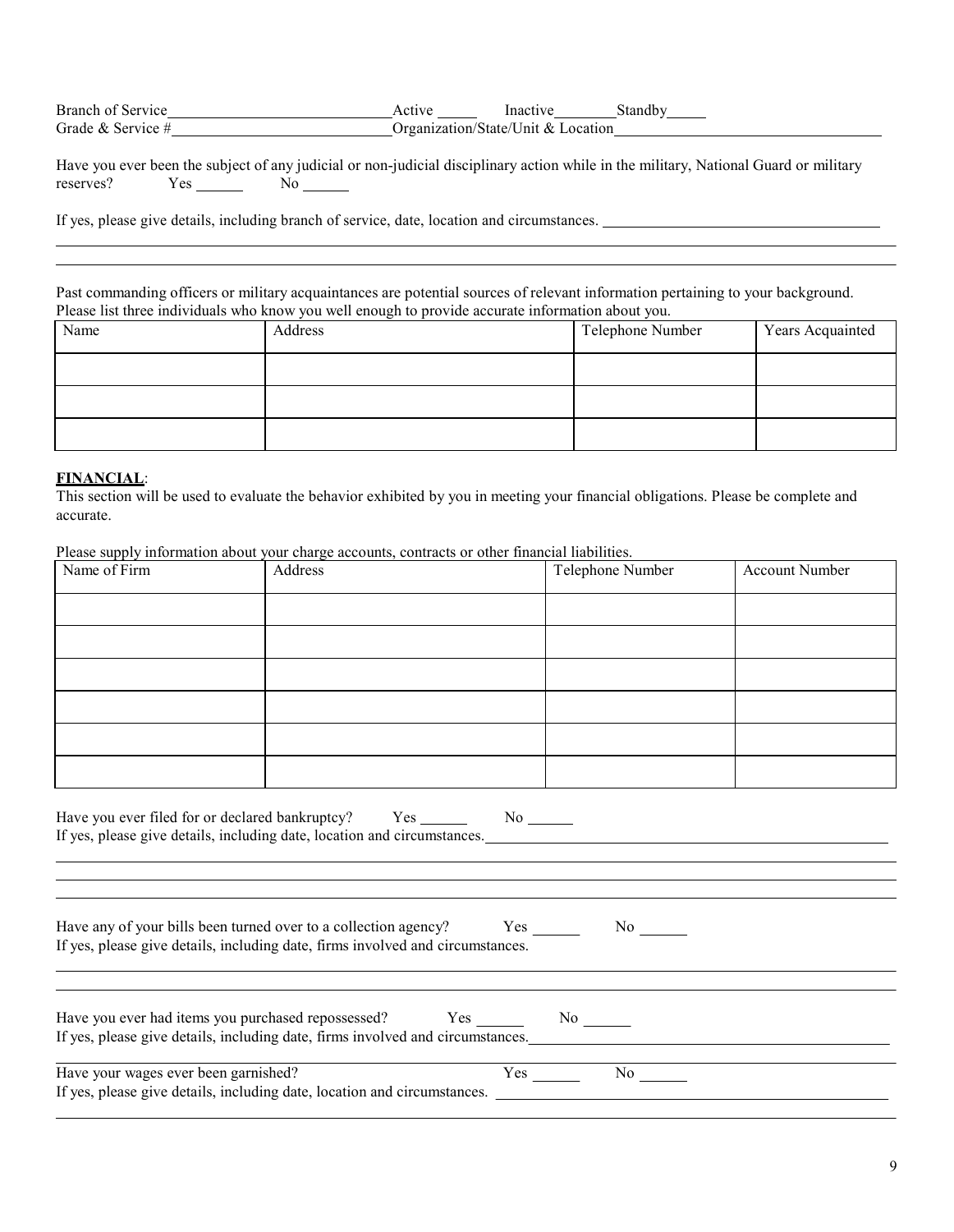| Have you ever been delinquent on income or other tax payments?                |  |
|-------------------------------------------------------------------------------|--|
| If yes, please give details, including date, type of taxes and circumstances. |  |
|                                                                               |  |

Has credit ever been denied to you or canceled on you? Yes No If yes, please give details.

#### **LEGAL:**

If you have ever been arrested or convicted for any crime (excluding traffic citations), please give the following information.

| Approximate Date   Law Enforcement Agency | Circumstances |
|-------------------------------------------|---------------|
|                                           |               |
|                                           |               |
|                                           |               |
|                                           |               |

List all crimes (detected and undetected) that you have been involved in:

| Have you ever taken any property/money from an employer or place of business?                           | Yes | No the set of the set of the set of the set of the set of the set of the set of the set of the set of the set of the set of the set of the set of the set of the set of the set of the set of the set of the set of the set of |
|---------------------------------------------------------------------------------------------------------|-----|--------------------------------------------------------------------------------------------------------------------------------------------------------------------------------------------------------------------------------|
| Have you ever been convicted of a crime other than misdemeanor traffic violations?                      | Yes | No results and the North States.                                                                                                                                                                                               |
| Have you ever been placed on court probation as an adult?                                               | Yes | No                                                                                                                                                                                                                             |
| Have you ever been reported to a law enforcement agency as a missing person or a runaway?               |     | No the set of the set of the set of the set of the set of the set of the set of the set of the set of the set of the set of the set of the set of the set of the set of the set of the set of the set of the set of the set of |
| Are you now, or have you ever been, involved as a plaintiff or defendant in any civil court action? Yes |     | No to the North Store                                                                                                                                                                                                          |

If you answered yes to any of the above five questions, please explain each incident in detail including the final outcome (list juvenile as well as adult occurrences. If more room is needed please attach additional pages.

#### **MOTOR VEHICLE OPERATION:**

Operation of a motor vehicle is an integral part of the position of Patrol Officer. An investigation of your driving history will be made through a records check. To expedite this procedure, please supply the following information.

| Driver's License Number                                          | State | <b>Expiration Date</b> |
|------------------------------------------------------------------|-------|------------------------|
| Name under which driver's license was granted                    |       |                        |
| Do you have a valid driver's license in more than one state? Yes |       |                        |
| If yes, please list states.                                      |       |                        |
|                                                                  |       |                        |

Please list other states where you have been licensed to operate a motor vehicle and the name under which the license was granted. State Name

State Name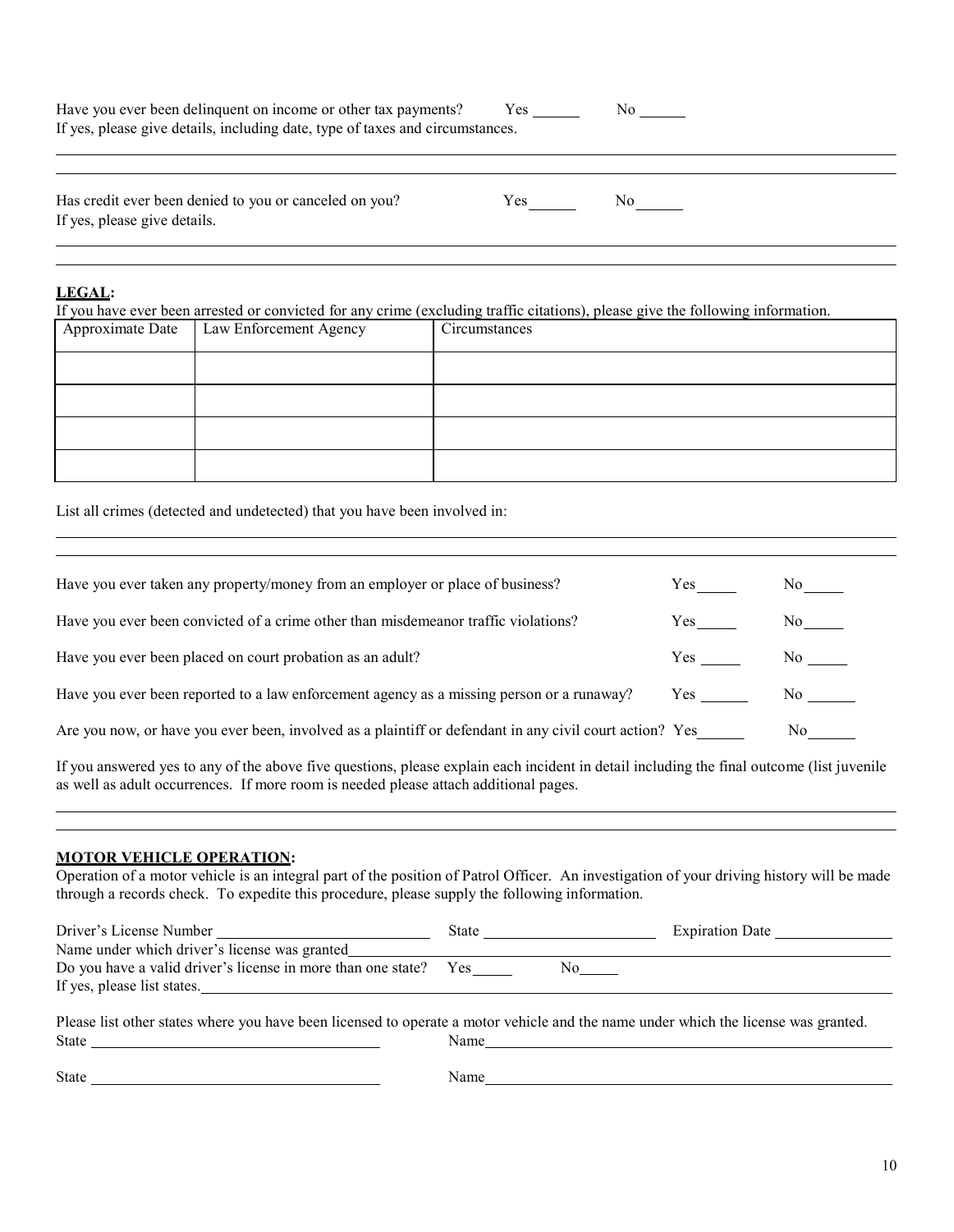| Have you ever been refused a driver's license by any state?           |  |  |
|-----------------------------------------------------------------------|--|--|
| If yes, please give details, including time, state and circumstances. |  |  |

| Have you, within the last three years, operated a motor vehicle without having the proper insurance?                                | Yes | No. |
|-------------------------------------------------------------------------------------------------------------------------------------|-----|-----|
| Wyoming law requires operators and owners of motor vehicles to be covered by automobile liability insurance. Therefore, please list |     |     |
| the current liability insurance you have with your motor vehicle(s).                                                                |     |     |

| Company | in the theory and the state of the state of the state of the state of the state of the state of the state of t<br>Address | Policy Number |
|---------|---------------------------------------------------------------------------------------------------------------------------|---------------|
|         |                                                                                                                           |               |
|         |                                                                                                                           |               |

Please provide the name, address and telephone number of your local insuring agent

#### List all vehicles owned by you and your spouse:

| Year | Make | Model | License Plate # | State of Issue | Month/Year |
|------|------|-------|-----------------|----------------|------------|
|      |      |       |                 |                |            |
|      |      |       |                 |                |            |
|      |      |       |                 |                |            |

#### List all traffic citations and/or summons you have received since you began driving.

| Nature of Violation | <b>Issuing Agency</b> | Approximate Date | Disposition (Fined, Not Guilty, |
|---------------------|-----------------------|------------------|---------------------------------|
|                     |                       |                  | Guilty)                         |
|                     |                       |                  |                                 |
|                     |                       |                  |                                 |
|                     |                       |                  |                                 |
|                     |                       |                  |                                 |
|                     |                       |                  |                                 |
|                     |                       |                  |                                 |
|                     |                       |                  |                                 |
|                     |                       |                  |                                 |

|  | Have you ever had your license placed on probation for receiving an excessive number of traffic violations? Yes | - No |  |
|--|-----------------------------------------------------------------------------------------------------------------|------|--|
|  |                                                                                                                 |      |  |

Have you ever been involved in an accident and then left the scene without identifying yourself? Yes No

Have you ever been involved in an accident that you were required by law to report and didn't? Yes No

If you have been involved in an accident that you were required by law to report and didn't, please provide the circumstances.

Did you submit it to your insurance? The Yes No How many motor vehicle accidents have you been involved in as a driver?

| Have you ever been involved in an accident when you were driving after you had been drinking any type of alcoholic beverage or |      |     |  |
|--------------------------------------------------------------------------------------------------------------------------------|------|-----|--|
| ingested any controlled substance?                                                                                             | Yes. | No. |  |

Have you ever operated a motor vehicle while under the influence of an intoxicating beverage or controlled substance?

| Y<br>эs | N٥<br>ľ<br>$\sim$ |
|---------|-------------------|
|---------|-------------------|

Have you ever had a hearing for probation/suspension? Yes No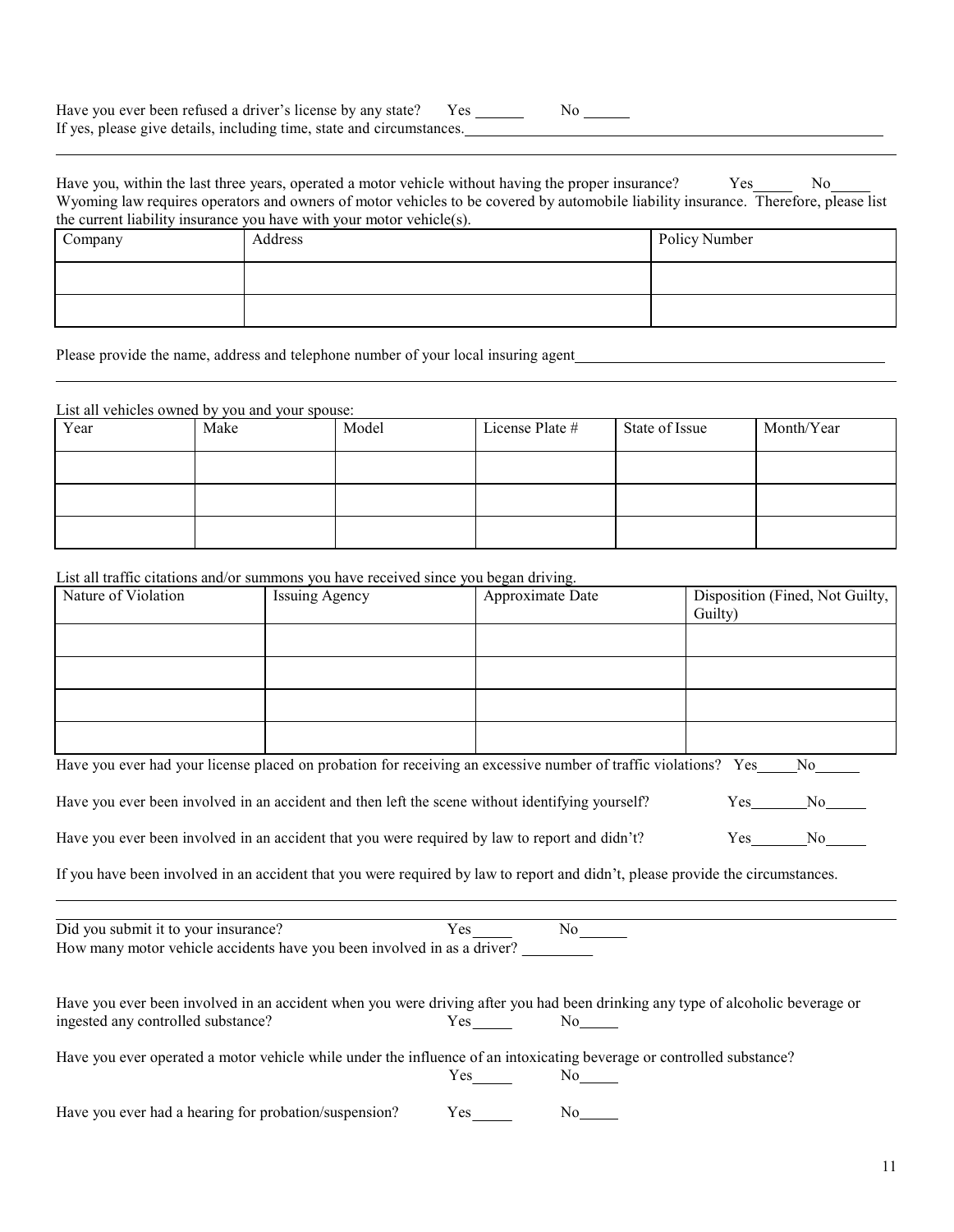| Have you ever had your driver's license suspended?<br>Yes<br>No-<br>If yes, complete the table below. |                    |                 |  |  |  |  |
|-------------------------------------------------------------------------------------------------------|--------------------|-----------------|--|--|--|--|
| Date of Suspension                                                                                    | Type of Suspension | Date Reinstated |  |  |  |  |
|                                                                                                       |                    |                 |  |  |  |  |
|                                                                                                       |                    |                 |  |  |  |  |
|                                                                                                       |                    |                 |  |  |  |  |

| Have you ever been placed as an assigned risk for vehicle insurance?                                 | Yes  | N٥   |  |
|------------------------------------------------------------------------------------------------------|------|------|--|
| Have you ever had your insurance revoked due to the number of traffic citations you received?        | Yes. | No l |  |
| Have you ever knowingly driven a motor vehicle after your driver's license was suspended or revoked? | Yes  | No.  |  |
| Has your license ever been suspended, revoked, or placed on negligent operator's probation?          | Yes  | No.  |  |

#### If you have been involved as a driver in a motor vehicle accident within the last 7 years, provide the following information.

| Date | Location | Police Agency | Was a Police Investigation<br>Conducted? | Was it an Injury or<br>Non-Injury Accident? |
|------|----------|---------------|------------------------------------------|---------------------------------------------|
|      |          |               |                                          |                                             |
|      |          |               |                                          |                                             |
|      |          |               |                                          |                                             |

If there is anything you would like to mention about your driving record, please use this space.

#### **GENERAL INFORMATION:**

Have you ever made an application for employment with this or any other law enforcement or law enforcement related agency? Yes

| Name of Agency | Date of Application | Status of Application: Pending, Rejected, Not Pursued, Etc. |
|----------------|---------------------|-------------------------------------------------------------|
|                |                     |                                                             |
|                |                     |                                                             |
|                |                     |                                                             |
|                |                     |                                                             |
|                |                     |                                                             |

| Have you ever been de-certified as a Peace Officer or Detention Officer: | Yes | Nο |
|--------------------------------------------------------------------------|-----|----|
| If yes, please explain                                                   |     |    |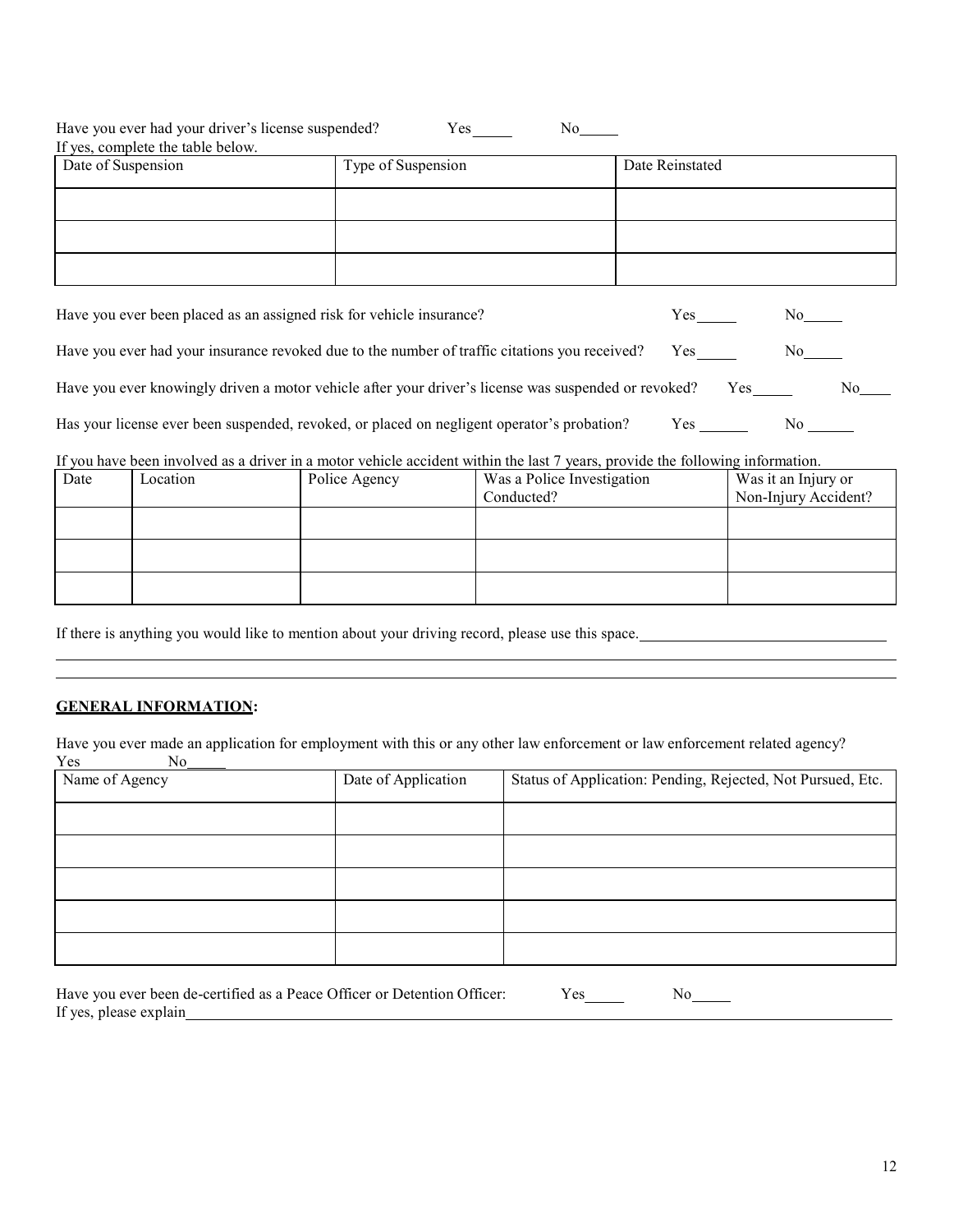Have you ever applied for a permit to carry a concealed weapon? Yes \_\_\_\_\_\_ If yes, please provide the following information: No

| Date | Law Enforcement Agency | Purpose |
|------|------------------------|---------|
|      |                        |         |
|      |                        |         |

#### **PERSONAL DECLARATIONS**

Drug use covers all description terms used to describe the ingestion of any of the listed types into a person's system. Example: experimental, tried, etc. Have you illegally sold, furnished, given away, bought, possessed, injected or used the following:

| experimental, tribal, etc. Trave you megany sorial, furthermore, given away, obagine, possessed, injection of asea the following.<br>Drug | Yes | $\overline{No}$ | Activity* | Approx. Last Date | Form Used |
|-------------------------------------------------------------------------------------------------------------------------------------------|-----|-----------------|-----------|-------------------|-----------|
| Marijuana                                                                                                                                 |     |                 |           |                   |           |
| Hashish                                                                                                                                   |     |                 |           |                   |           |
| "Speed"                                                                                                                                   |     |                 |           |                   |           |
| Cocaine                                                                                                                                   |     |                 |           |                   |           |
| <b>LSD</b>                                                                                                                                |     |                 |           |                   |           |
| <b>STP</b>                                                                                                                                |     |                 |           |                   |           |
| PCP                                                                                                                                       |     |                 |           |                   |           |
| Peyote                                                                                                                                    |     |                 |           |                   |           |
| Mushrooms                                                                                                                                 |     |                 |           |                   |           |
| Quaaludes                                                                                                                                 |     |                 |           |                   |           |
| Tranquilizer                                                                                                                              |     |                 |           |                   |           |
| Barbiturates                                                                                                                              |     |                 |           |                   |           |
| Heroin                                                                                                                                    |     |                 |           |                   |           |
| Crank                                                                                                                                     |     |                 |           |                   |           |
| Any Designer Drug                                                                                                                         |     |                 |           |                   |           |

\* Please indicate in this column whether you sold, furnished, bought, possessed, and/or used the substance indicated

| Within the last three years, have you inhaled (paint, glue, etc.)?<br>Describe your involvement, including the substance | Yes. | Nο                 | Date |
|--------------------------------------------------------------------------------------------------------------------------|------|--------------------|------|
|                                                                                                                          |      |                    |      |
| Do others use illegal drugs in your presence? Yes                                                                        | Nο   | If yes, how often? |      |

When was the last time?

| During the last year, have you used cough medicine or any other over-the-counter drug to get high? Yes |  |
|--------------------------------------------------------------------------------------------------------|--|
| If yes, please explain.                                                                                |  |